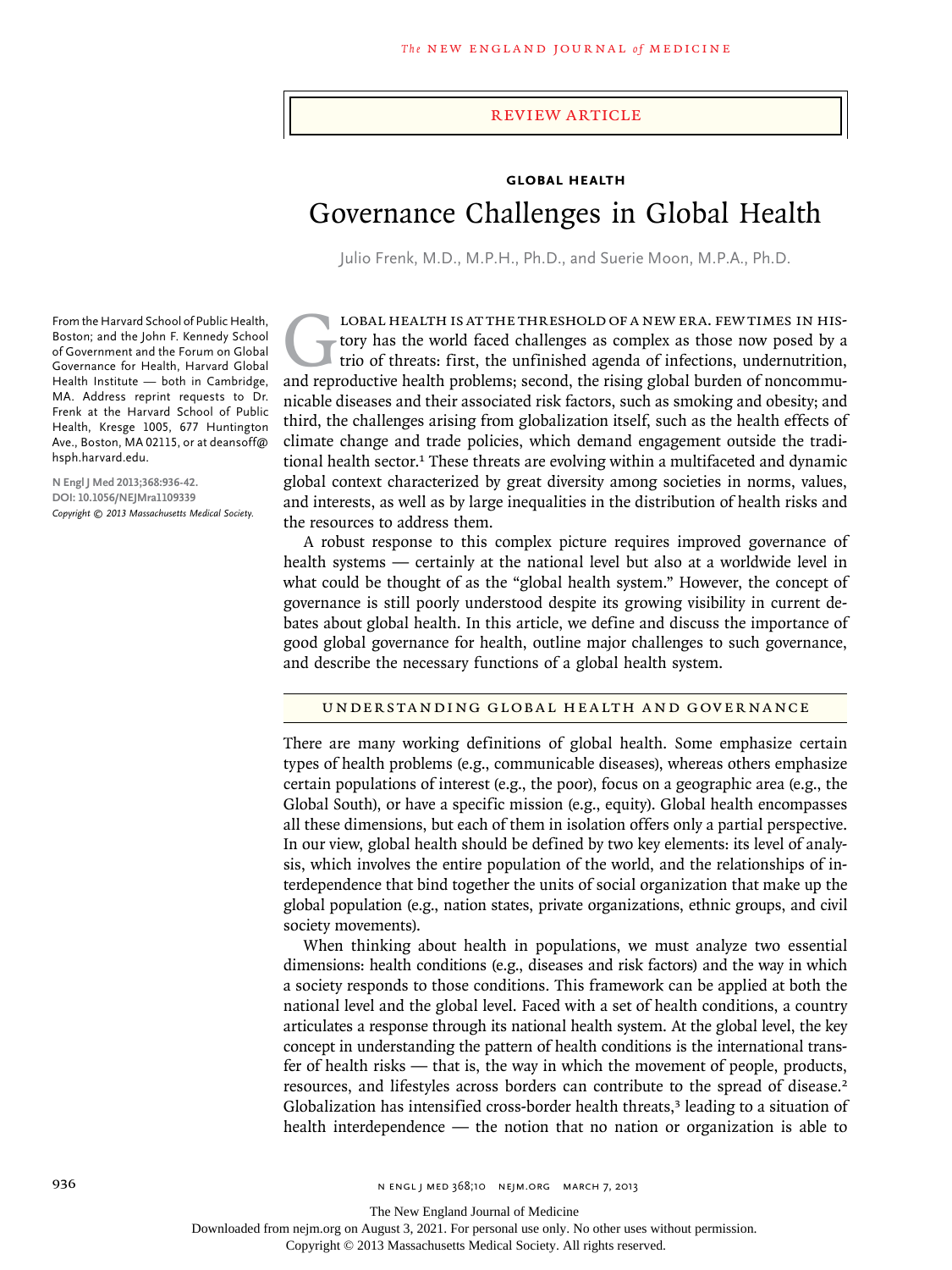address single-handedly the health threats it faces but instead must rely to some degree on others to mount an effective response.4 The organized social response to health conditions at the global level is what we call the global health system, and the way in which the system is managed is what we refer to as governance.

The notion of governance goes beyond the formal mechanisms of government and refers to the totality of ways in which a society organizes and collectively manages its affairs.<sup>5</sup> Global governance is the extension of this notion to the world as a whole.<sup>6-8</sup> It can refer to the formal decision-making processes of the United Nations Security Council, for example, or to less formal ways of influencing behavior, such as voluntary codes of conduct for multinational corporations. It includes the myriad processes that shape the way we collectively address issues of global significance, such as financial stability, environmental sustainability, peace and security, human rights, and public health.<sup>8</sup>

Global governance is distinct from national governance in one critical respect: there is no government at the global level. Populations are organized into sovereign nation states, but there is no hierarchical political authority, or world government, that has jurisdiction over these nation states. Traditional instruments for mobilizing collective action at the national level — such as taxation, routine law enforcement, and democratic decision-making procedures — are mostly absent at the global level. As a result, societies face enduring challenges to agree on and enforce rules, coordinate action, achieve policy coherence, and ensure accountability. In the aftermath of World War II, governments created multilateral institutions, such as the United Nations system, to help coordinate actions for shared social objectives, including public health. Thus was born, in 1948, the World Health Organization (WHO), the public health authority within the United Nations. The WHO is now governed by 194 member states and is charged with organizing international responses to shared health challenges. However, there is widespread consensus that the current institutional architecture, now more than 60 years old, is unable to respond effectively to contemporary global health threats. Today, the WHO stands on a crowded stage; though once seen as the sole authority on global health, the WHO is now surrounded by many diverse actors.

## THE GLOBAL HEALTH SYSTEM: THE NEW REALITY OF PLURALISM

The global health system is the group of actors whose primary intent is to improve health, along with the rules and norms governing their interactions.9 At the core of the system are national governments, with their specialized health ministries, departments, or agencies, and, in the case of donor nations, the health programs of their respective bilateral development cooperation agencies (Table 1). National governments coordinate their responses to common health challenges through a variety of mechanisms. The WHO is the only actor in the global health system that is built on the universal membership of all recognized sovereign nation states (though it is often identified only with its secretariat), and it therefore is central to the system. Also important to the system are other United Nations and multilateral agencies that have health components (e.g., the United Nations Children's Fund [UNICEF], the World Bank, and the regional development banks), along with a diverse set of civil society organizations, multinational corporations, foundations, and academic institutions. This pluralistic landscape has been enriched by a set of innovative and influential hybrid organizations, such as the GAVI Alliance (formerly the Global Alliance for Vaccines and Immunization), UNITAID (which works to improve the functioning of global markets for commodities for the acquired immunodeficiency syndrome [AIDS], tuberculosis, and malaria), and the Global Fund to Fight AIDS, Tuberculosis, and Malaria, which are governed by representatives both from within and from outside national governments. During the past decade, there has been a population explosion in the system, and there are now more than 175 initiatives, funds, agencies, and donors.<sup>30</sup>

To make matters even more complex, health is increasingly influenced by decisions that are made in other global policymaking arenas, such as those governing international trade, migration, and the environment (see interactive graphic at NEJM .org).31-33 Actors in these arenas influence health, even though that is not their primary intent. A major example of such an institution is the World Trade Organization, which has profoundly shaped domestic and global intellectual property rules relating to pharmaceuticals, among other healthrelated trade issues. These policymaking institu-



*An interactive graphic depicting the global health system is available at NEJM.org*

The New England Journal of Medicine

Downloaded from nejm.org on August 3, 2021. For personal use only. No other uses without permission.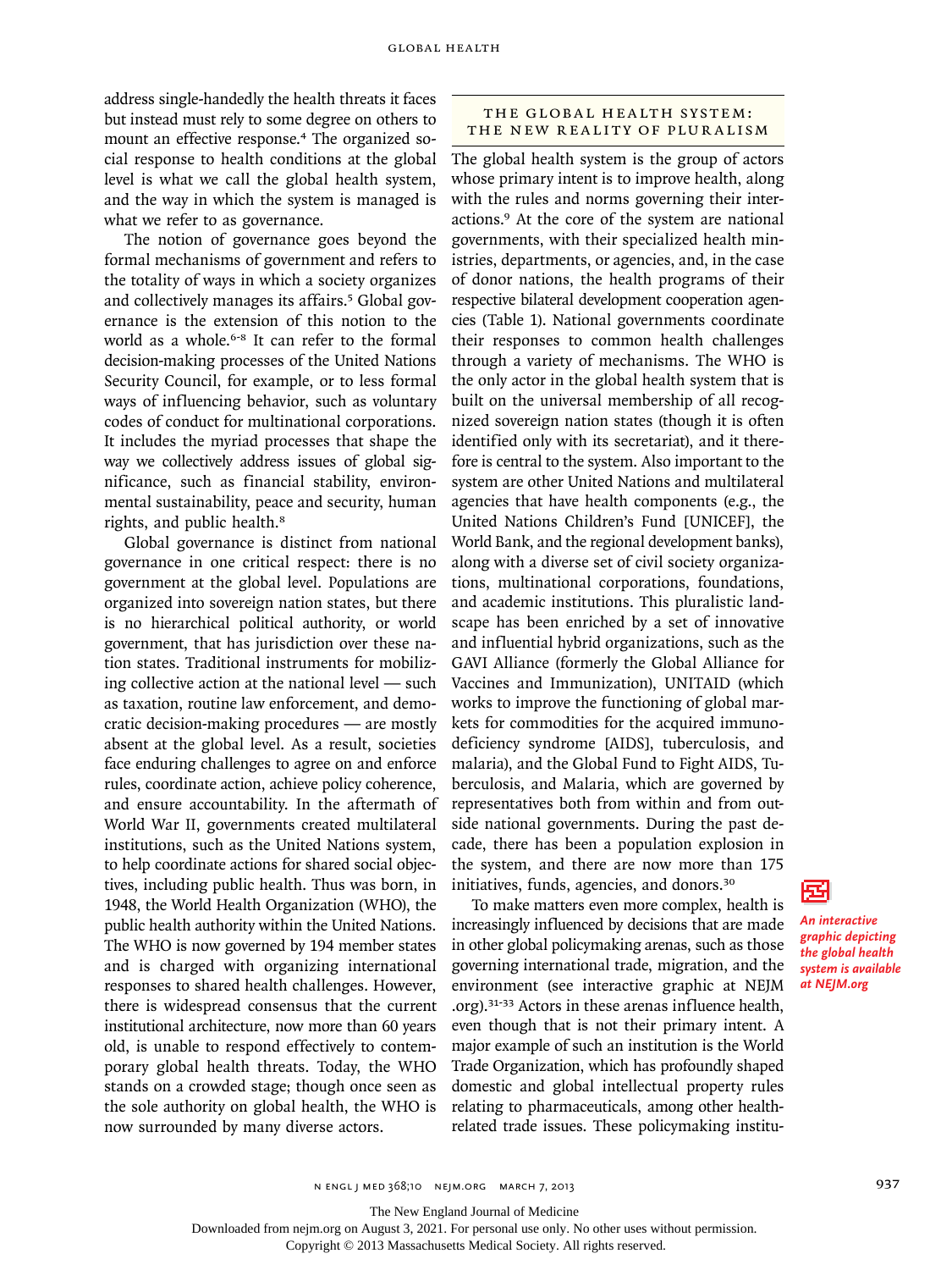| Table 1. Primary Types of Actors in the Global Health System, with Examples.                                 |                                 |
|--------------------------------------------------------------------------------------------------------------|---------------------------------|
| Type of Actor and Examples                                                                                   | Annual Expenditures*            |
|                                                                                                              | millions of U.S. dollars (year) |
| <b>National governments</b>                                                                                  |                                 |
| Ministries of health+                                                                                        | ND                              |
| Ministries of foreign affairs;                                                                               | <b>ND</b>                       |
| Public research funders                                                                                      |                                 |
| U.S. National Institutes of Health                                                                           | 30,860 (2010) <sup>10</sup>     |
| Bilateral development cooperation agencies                                                                   |                                 |
| U.S. Agency for International Development and U.S. Department of State<br>(global health and child survival) | 7,779 (2010) <sup>11</sup>      |
| U.K. Department for International Development (global health)                                                | 585 (2011) <sup>12</sup>        |
| Norwegian Agency for Development Cooperation (health and social services)                                    | 329 (2010) <sup>13</sup>        |
| <b>United Nations system</b>                                                                                 |                                 |
| World Health Organization                                                                                    | $2,000(2010)^{14}$              |
| United Nations Children's Fund                                                                               | 3,653 (2010) <sup>15</sup>      |
| United Nations Population Fund                                                                               | 801 (2010) <sup>16</sup>        |
| Joint United Nations Program on HIV/AIDS                                                                     | 242 (2009) <sup>17</sup>        |
| Multilateral development banks                                                                               |                                 |
| World Bank (health and other social services lending)                                                        | 6,707 (2011) <sup>18</sup>      |
| Regional development banks                                                                                   | <b>NA</b>                       |
| Global health initiatives (hybrids)                                                                          |                                 |
| Global Fund to Fight AIDS, Tuberculosis, and Malaria                                                         | 3,475 (2010) <sup>19</sup>      |
| <b>GAVI Alliance</b>                                                                                         | 934 (2010) <sup>20</sup>        |
| <b>UNITAID</b>                                                                                               | 269 (2010) <sup>21</sup>        |
| Philanthropic organizations                                                                                  |                                 |
| Bill and Melinda Gates Foundation (global health)                                                            | 1,485 (2010) <sup>22</sup>      |
| Rockefeller Foundation (all sectors)                                                                         | 173 (2009) <sup>23</sup>        |
| <b>Wellcome Trust</b>                                                                                        | 1,114 (2010) <sup>24</sup>      |
| Global civil society organizations and nongovernmental organizations                                         |                                 |
| Doctors without Borders (Médecins sans Frontières)                                                           | 1,080 (2010) <sup>25</sup>      |
| Oxfam International                                                                                          | 1,210 (2010) <sup>26</sup>      |
| <b>CARE</b> International                                                                                    | 805 (2010) <sup>27</sup>        |
| Private industry                                                                                             |                                 |
| Pharmaceutical companies (global market)                                                                     | 856,000 (2010) <sup>28</sup>    |
| <b>Professional associations</b>                                                                             |                                 |
| <b>World Medical Association</b>                                                                             | <b>NA</b>                       |
| <b>Academic institutions</b>                                                                                 |                                 |
| Postsecondary educational institutions for health professionals                                              | 100,000 <sup>29</sup> i         |

\* All conversions of currency to U.S. dollars were based on average exchange rates for the year cited. NA denotes not available, and ND no data.

† Ministries of health and ministries of foreign affairs are the parts of national governments that are likely to be particularly relevant for the global health system. Expenditures are not included, since the relevant data are generally not disaggregated or reported in this way.

‡ This value represents a worldwide estimate.

The New England Journal of Medicine

Downloaded from nejm.org on August 3, 2021. For personal use only. No other uses without permission.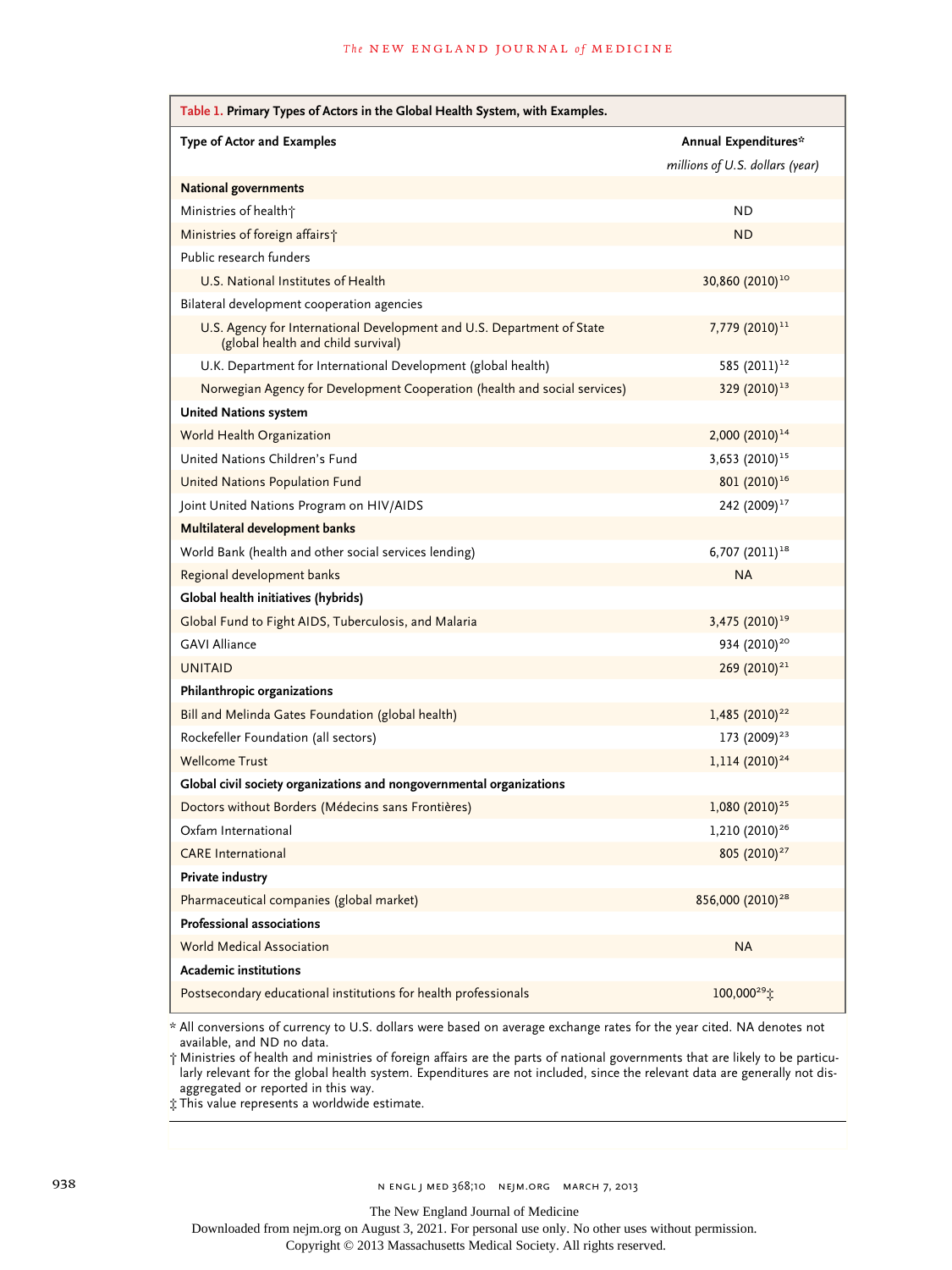tions are not part of the global health system; instead, they represent critical policy arenas in which global health actors must learn to exert influence. The importance of these arenas is the reason why we prefer the term "global governance for health," rather than the more restrictive notion of "global health governance," which tends to focus only on entities specializing in health matters.

The challenge of achieving good governance among the diverse group of actors (Table 1) has drawn increased political attention.<sup>34-38</sup> Thus far, however, too little attention has been given to the problem of protecting and promoting health in governance processes outside the global health system.39 "Good" global governance for health should exhibit at least the following key traits: effectiveness, equity, and efficiency in achieving outcomes, as well as credibility and legitimacy in decision-making processes. However, the achievement of these goals is hampered by three persistent governance challenges that are embedded in the structure of the global system: the sovereignty challenge, the sectoral challenge, and the accountability challenge.

## MAJOR GOVERNANCE CHALLENGES FOR GLOBAL HEALTH

## **The Sovereignty Challenge**

In a world of sovereign nation states, health continues to be primarily a national responsibility; however, the intensified transfer of health risks across borders means that the determinants of health and the means to fulfill that responsibility lie increasingly beyond the control of any one nation state.40 In the absence of a world government, there is an inherent tension between the reality of national sovereignty and the imperative of international collective action to properly manage interdependence. Sovereignty can confound attempts at transnational coordination, rulemaking, and adjudication. These tasks become even more difficult given the highly unequal distribution of health risks and resources, the opposing interests of various actors, the diversity of cultures and histories, and the rapidly changing distribution of power among countries in the global system. In a context of deepening health interdependence, it becomes more urgent and yet more difficult for countries to agree on their respective responsibilities, obligations, rights, and duties, hampering effective responses to common health threats.

## **The Sectoral Challenge**

Global health is increasingly the product of cross-sector interdependence — that is, the outcome of policymaking processes across multiple sectors.<sup>41,42</sup> However, global health actors today are largely unequipped to ensure that health concerns are adequately taken into account in crucial policymaking arenas such as trade, investment, security, the environment, migration, and education.

# **The Accountability Challenge**

The formal institutions of global governance, such as the United Nations system, are built on the principle that governments of nation states are the primary decision makers and representatives of their population's interests at the international level. However, new forms of social organization are challenging the primacy of the nation state in the global arena through what David Fidler calls the "unstructured plurality" of nonstate actors.36 For example, civil society networks, experts, foundations, multinational corporations, and journalists all wield power in processes of global governance independently of their home-country governments. Two types of accountability problems arise in the current context. The first relates to the legitimacy of intergovernmental organizations, which are formally accountable to the governments of member states rather than directly to the people whose universal rights they are supposed to uphold. This situation too often leads to a "democratic deficit" in the way the organizations operate. This is particularly problematic when people consider their own national governance processes to be illegitimate, such as when governments restrict democratic participation, fail to represent marginalized groups, or otherwise violate the human rights of their own populations.

The second type of problem is the lack of clear mechanisms for the accountability of nonstate actors. Although the lines of accountability that stretch from intergovernmental organizations to member states to populations are clear, albeit problematic, the mechanisms for demanding that nonstate actors operating in the global arena — corporations, civil society organizations, foundations, experts, and journalists — be accountable for the global effects of their actions are relatively vague, at best. We lack effective institutions to govern the many powerful nonstate actors that influence global health today.

The New England Journal of Medicine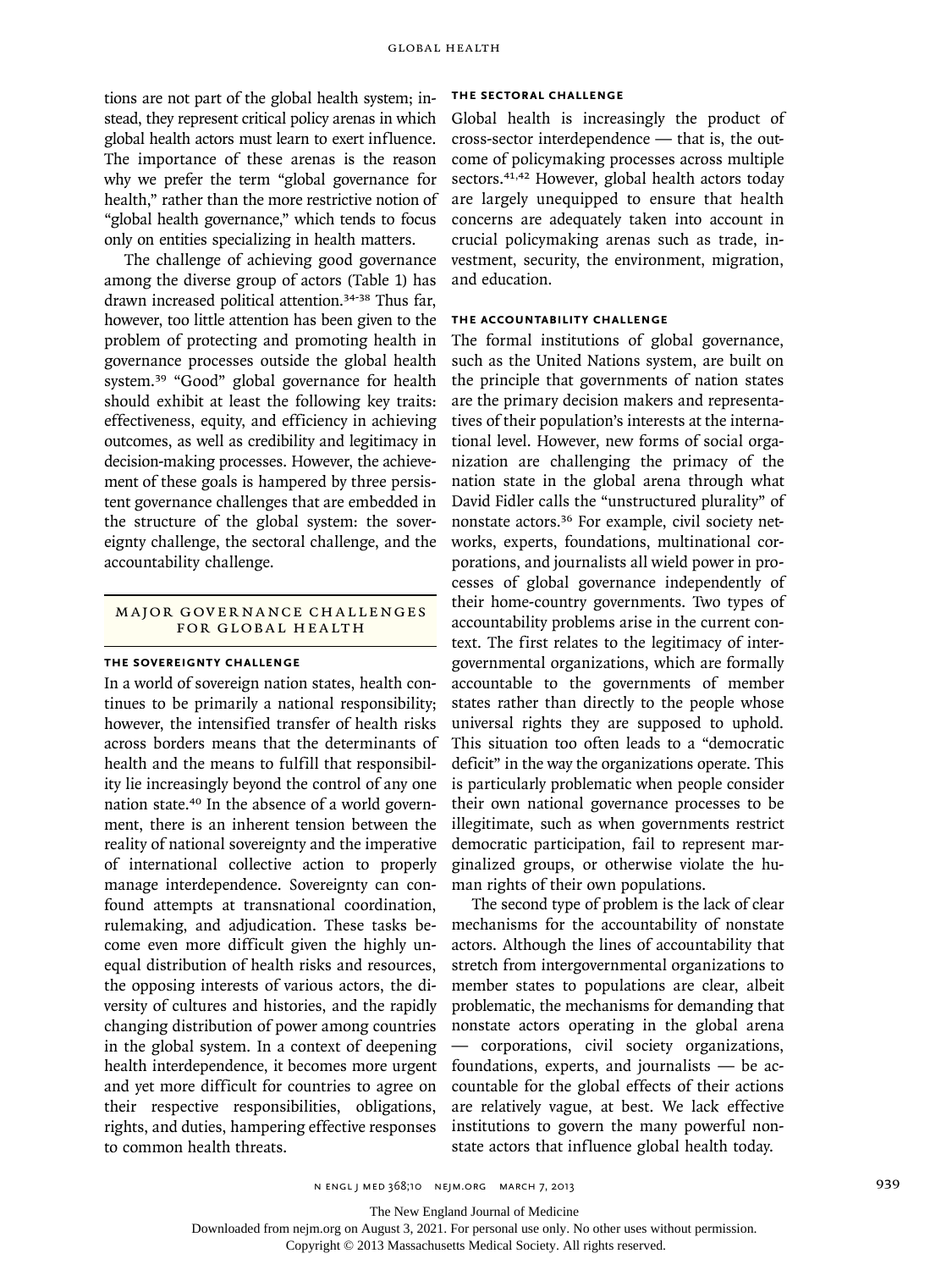|--|

| Research and development, standards<br>and guidelines, and comparative                                                                                            |
|-------------------------------------------------------------------------------------------------------------------------------------------------------------------|
| evidence and analyses                                                                                                                                             |
| Surveillance and information sharing<br>and coordination for preparedness                                                                                         |
| Development financing, technical coop-<br>eration, humanitarian assistance,<br>and agency for the dispossessed                                                    |
| Convening for negotiation and consensus<br>building, priority setting, rule setting,<br>evaluation for mutual accountability,<br>and cross-sector health advocacy |
|                                                                                                                                                                   |

### FOUR FUNCTIONS OF THE GLOBAL HEALTH SYSTEM

These three governance challenges impede the performance of the global health system, which must carry out a number of functions to achieve common goals. Here we describe four key functions of the global health system and briefly illustrate the ways in which governance challenges can hinder attempts to carry them out (Table 2).

The first function is the production of global public goods, especially knowledge-related goods.<sup>43</sup> Examples include tools for international standardization (e.g., the International Classification of Diseases), guidelines regarding best practice (e.g., the WHO Model List of Essential Medicines), research and development of new technologies,<sup>44</sup> and comparative analyses and evaluation of policies and programs with respect to design and implementation. The production of global public goods requires sufficient and sustainable resources, which can be difficult to generate when sovereign states can benefit from investments made by others without contributing themselves (a situation known as free-riding).45 Effective governance arrangements among sovereign states, such as core funding for the WHO or binding legal instruments, may be needed to overcome the free-rider problem and ensure sufficient production of global public goods.<sup>46</sup>

The second function is the management of externalities to prevent or mitigate the negative health effects that situations or decisions originating in one country might have on others. It involves the deployment of instruments (e.g., surveillance systems, coordination mechanisms, and information-sharing channels) that are essential for controlling the international transfer of risks and ensuring a timely response to threats that spread across borders (e.g., drug resistance, pandemics, environmental pollutants, and marketing of unhealthful products such as tobacco). However, sovereignty and weak accountability mechanisms make managing externalities difficult. For example, a government may delay the disclosure of a disease outbreak for fear of economic repercussions or it could refuse to tighten regulations on an industry that pollutes the air or water flowing into a neighboring country. In both cases, there is no supranational body with authority to stop such a government from generating negative externalities.

The third function is the mobilization of global solidarity, which has been the predominant focus of traditional approaches to global health, mostly through the provision of aid. (We use the term "solidarity" in the context of classical sociological theory, rather than of any particular political ideology.47) The need for this function arises from the unequal distribution of both health problems and the resources to address them. The broad concept of solidarity encompasses four major subfunctions: development financing; technical cooperation, including capacity strengthening; humanitarian assistance to provide relief during natural or manmade disasters; and agency for the dispossessed,<sup>40</sup> in which the global community takes responsibility for protecting the rights of specific groups (e.g., displaced populations or minorities) when their own governments are not willing or able to do so. There is a clear case for global solidarity when the health system of a country is chronically incapable of addressing the needs of its population or when it is acutely overwhelmed by a crisis. However, carrying out this function can be difficult in a system of sovereign states with few accountability mechanisms. For example, if a state objects when the global community takes an interest in its marginalized groups or if it chooses not to contribute to international humanitarian relief efforts, there are few options to make that state do otherwise. Even if a state commits to providing development assistance, there are few mechanisms for accountability if it reneges.

The fourth function is stewardship, which provides overall strategic direction to the global health system so that all other functions can be performed adequately.48 Stewardship includes the following subfunctions: convening for negotiation and consensus building (e.g., regarding policy

The New England Journal of Medicine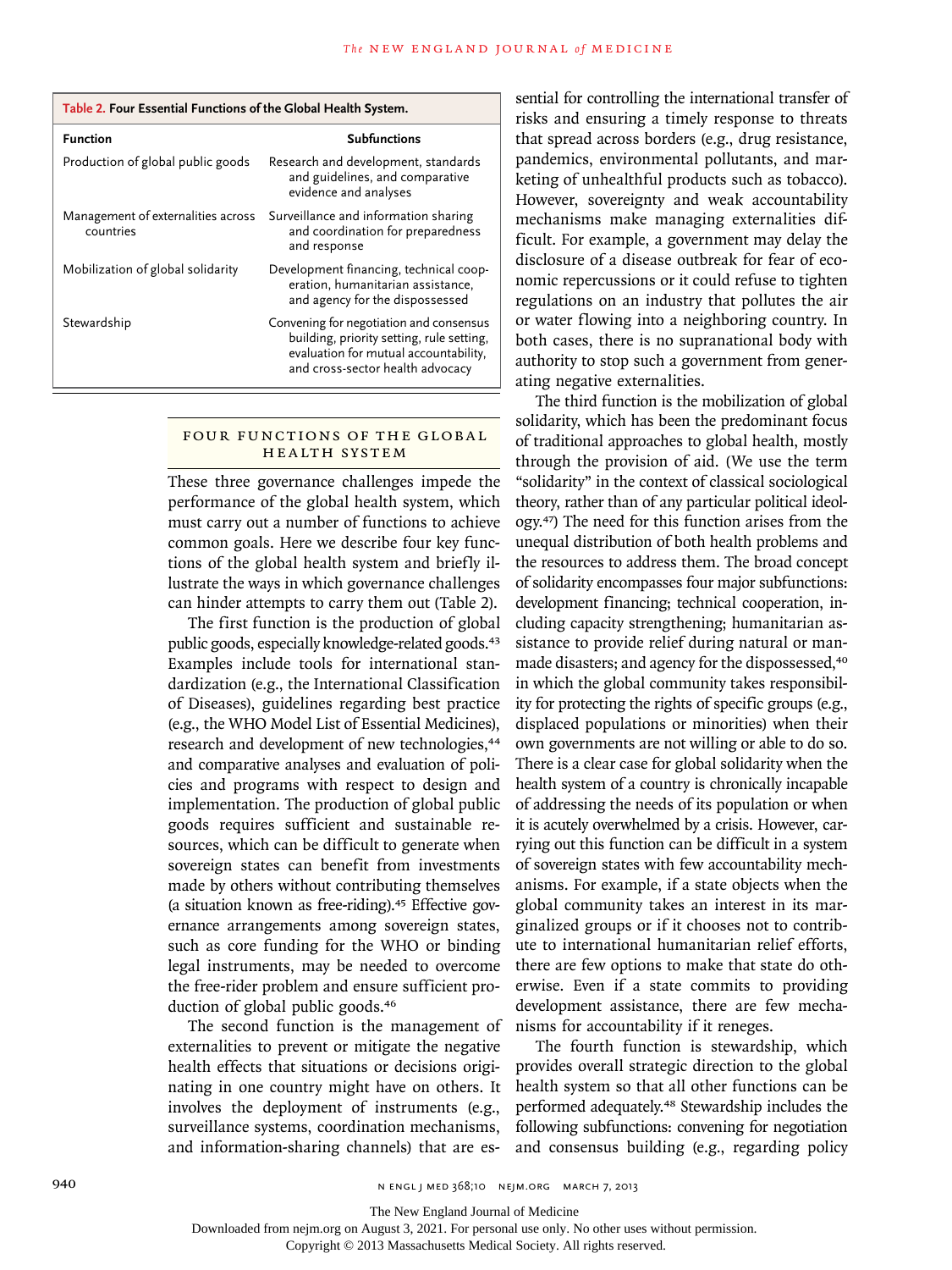frameworks such as Health for All through primary health care), setting priorities (e.g., among disease categories or intervention strategies), setting rules to manage the many dimensions of health interdependence (e.g., through the Framework Convention on Tobacco Control), evaluating actors and actions to ensure mutual accountability, and advocating for health across sectors. This last subfunction requires health actors to manage the sectoral challenge by learning to advocate effectively for health considerations in the other policy arenas that influence global health. Stewardship requires trusted leadership, credible and legitimate processes, and sufficient political space to protect public health in the face of powerful competing interests. Yet all these factors can be undermined when mechanisms for accountability are weak or when sovereign states put narrowly conceived self-interests before global health.

## IMPLICATIONS FOR POLICY

Strengthening the global health system will require managing persistent governance challenges to ensure that key functions are performed. It will also require increased clarity regarding which actors should carry out which functions to avoid a situation in which there is inefficient overlap on some functions while others are overlooked. Consensus regarding the core functions of each major actor should determine institutional arrangements: form should follow function. This endeavor has become even more urgent given the slowdown in funding for global health.<sup>49</sup>

In current debates about WHO reform, attention should be paid to the functions this institution performs within the larger global health system and the governance challenges that must be addressed for it to perform them successfully. For example, the WHO plays a unique and irreplaceable role in providing certain global public goods and in fulfilling most elements of the stewardship function. This core work must be protected and strengthened in any reform of the institution. Focusing on strong stewardship would also help to address the sectoral challenge, especially by developing stronger competencies in the WHO and other agencies for cross-sectoral health advocacy.

These governance challenges are not new. The past decade has shown that the health arena can be fertile ground for institutional innovation. For example, there have been attempts to strengthen accountability and legitimacy by according formal decision-making roles to a broader range of actors; the governing boards of the GAVI Alliance, UNITAID, and the Global Fund to Fight AIDS, Tuberculosis, and Malaria include nonstate representatives, such as civil society organizations, communities of people affected by target diseases, and foundations, reflecting an attempt at more inclusive governance. Furthermore, global norms on intellectual property have evolved to become more sensitive to concerns about access to medicines as health advocates have gained some influence in trade policymaking.<sup>50</sup>

However, these encouraging innovations remain limited to a handful of institutions and are largely in their infancy. The global health system is still hamstrung by the structural governance challenges presented here. Innovative global governance arrangements should continue to be tested, evaluated, improved, and — where successful — replicated. Rigorous research and analysis of the achievements and shortfalls of past experiments in governance arrangements are needed and merit greater attention from the academic community. Leaders of governments, multilateral institutions, civil society organizations, firms, foundations, and other influential actors should identify new governance arrangements that are more effective, equitable, and accountable.

Governance challenges will continue to complicate our best efforts to respond to urgent, complex, and serious global health problems. Any effort to strengthen the global health system will require recognition and management of these tensions so that the system can better face the realities of interdependence in the 21st century.

Disclosure forms provided by the authors are available with the full text of this article at NEJM.org.

#### **References**

**1.** Frenk J, Gómez-Dantés O, Chacón F. Global health in transition. In: Parker RG, Sommer M, eds. Routledge handbook of global public health. New York: Routledge, 2011:11-7.

**2.** Frenk J, Sepúlveda J, Gómez-Dantés O, McGuiness MJ, Knaul F. The New World order and international health. BMJ 1997;314:1404-7.

**3.** Keohane RO, Nye JS. Interdependence in world politics. In: Crane GT, Amawi A, eds. The theoretical evolution of international political economy: a reader. New York: Oxford University Press, 1997:122-32.

**4.** Chen L, Bell D, Bates L. World health and institutional change. In: Pocantico Retreat — enhancing the performance of international health institutions. Cambridge, MA: The Rockefeller Foundation, Social Science Research Council, Harvard School of Public Health, 1996:9-21.

n engl j med 368;10 nejm.org march 7, 2013 941

The New England Journal of Medicine

Downloaded from nejm.org on August 3, 2021. For personal use only. No other uses without permission.